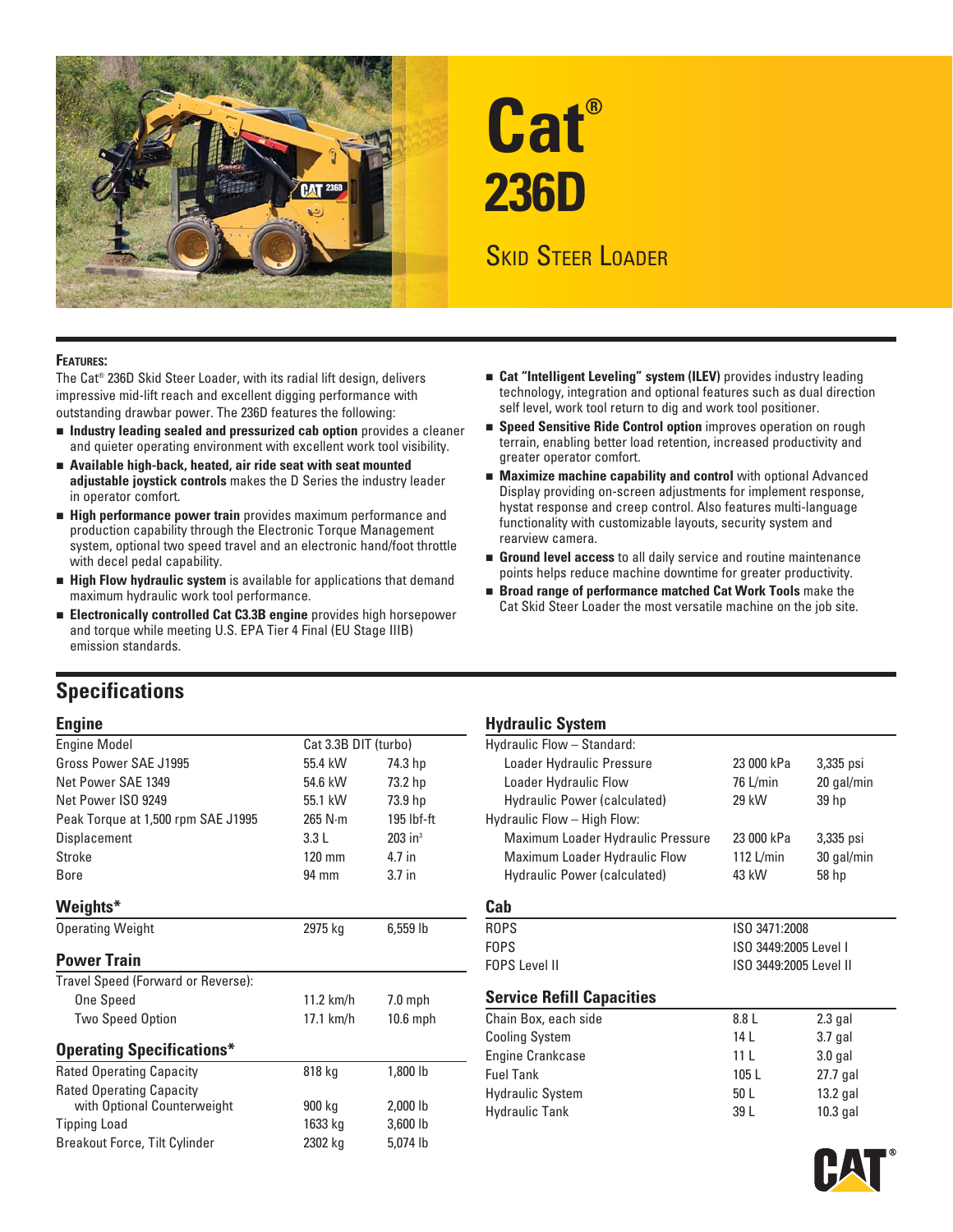## **236D Skid Steer Loader**



#### **Dimensions\***

| Wheelbase                                   | 1105 mm          | 43.5 in   | 11 Departure Angle                            | $26^{\circ}$ |         |
|---------------------------------------------|------------------|-----------|-----------------------------------------------|--------------|---------|
| 2 Length without Bucket                     | 2767 mm          | 108.9 in  | 12 Bumper Overhang behind Rear Axle           | 1021 mm      | 40.2 in |
| 3 Length with Bucket on Ground              | 3487 mm          | 137.3 in  | 13 Maximum Dump Angle                         | $48^{\circ}$ |         |
| 4 Height to Top of Cab                      | 2082 mm          | 82.0 in   | 14 Vehicle Width over Tires                   | 1676 mm      | 66.0 in |
| 5 Maximum Overall Height                    | 3977 mm          | 156.6 in  | 15 Turning Radius from Center - Machine Rear  | 1639 mm      | 64.5 in |
| 6 Bucket Pin Height at Maximum Lift         | 3122 mm          | 122.9 in  | 16 Turning Radius from Center - Coupler       | $1314$ mm    | 51.8 in |
| <b>Bucket Pin Height at Carry Position</b>  | 190 mm           | $7.5$ in  | 17 Turning Radius from Center - Bucket        | 2107 mm      | 83.0 in |
| 8 Reach at Maximum Lift and Dump            | 408 mm           | 16.0 in   | 18 Maximum Reach with Arms Parallel to Ground | 1353 mm      | 53.3 in |
| <b>9</b> Clearance at Maximum Lift and Dump | 2359 mm          | $92.9$ in | 19 Rack Back Angle at Maximum Height          | $91^{\circ}$ |         |
| <b>10 Ground Clearance</b>                  | $195 \text{ mm}$ | $7.7$ in  |                                               |              |         |

\*Operating Weight, Operating Specifications and Dimensions all based on 75 kg (165 lb) operator, all fluids, one speed, OROPS, 1676 mm (66 in) dirt bucket, **Cat 10 × 16.5 tires**, standard flow hydraulics, mechanical suspension seat, no optional counterweights and manual quick coupler (unless otherwise noted).

#### **Noise Level**

| Inside Cab**   | 83 dB(A)    |
|----------------|-------------|
| Outside Cab*** | 101 $dB(A)$ |

• Cab and Rollover Protective Structures (ROPS) are standard in North America and Europe.

\*\*\* The declared dynamic operator sound pressure levels per ISO 6396:2008. The measurements were conducted with the cab doors and windows closed and at 70% of the maximum engine cooling fan speed. The sound level may vary at different engine cooling fan speeds.

\*\*\* The labeled sound power level for the CE marked configurations when measured according to the test procedure and conditions specified in 2000/14/EC.

#### **Air Conditioning System**

The air conditioning system on this machine contains the fluorinated greenhouse gas refrigerant R134a (Global Warming Potential = 1430). The system contains 0.81 kg of refrigerant which has a  $CO<sub>2</sub>$  equivalent of 1.158 metric tonnes.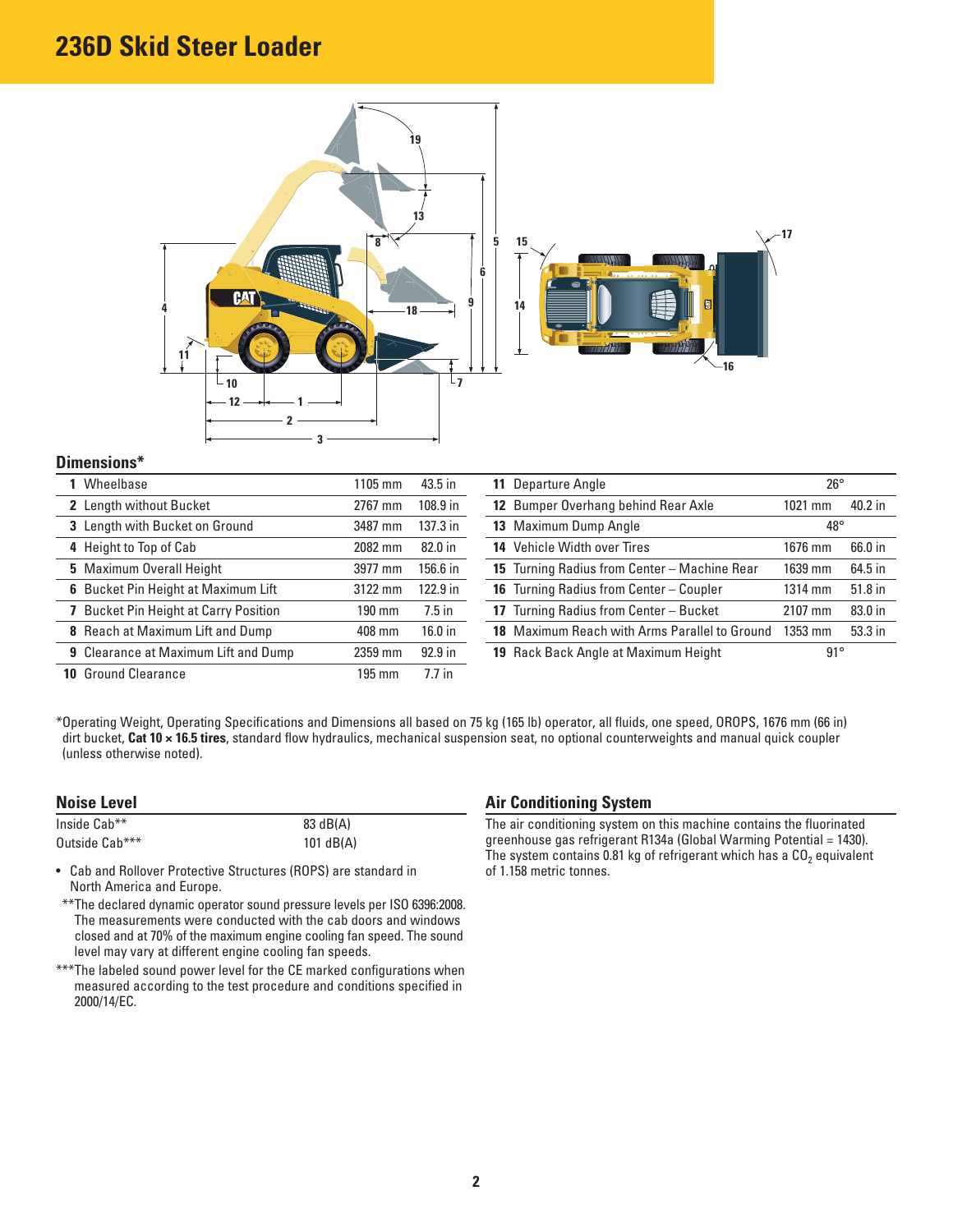### **MANDATORY EQUIPMENT**

- Hydraulics, Standard or High Flow
- Quick Coupler, Mechanical or Powered
- Seat Belt, 50 mm  $(2 \text{ in})$  or 75 mm  $(3 \text{ in})$
- **EU Preparation Package**
- Power Train: One Speed, One Speed with Speed Sensitive Ride Control, Two Speed or Two Speed with Speed Sensitive Ride Control
- Tires,  $10 \times 16.5$  or  $12 \times 16.5$

#### **PERFORMANCE PACKAGES**

- Performance Package H1: Standard Flow Hydraulics (No Self Level)
- Performance Package H2: Standard Flow Hydraulics, Dual Direction Electronic Self Level (Raise and Lower), Electronic Snubbing (Raise and Lower)
- Performance Package H3: High Flow Hydraulics, Dual Direction Electronic Self Level (Raise and Lower), Electronic Snubbing (Raise and Lower)

#### **STANDARD EQUIPMENT**

#### **ELECTRICAL**

- 12 volt Electrical System
- 80 ampere Alternator
- Ignition Key Start/Stop Switch
- Lights: Gauge Backlighting, Two Rear Tail Lights, Two Adjustable Front and Rear Halogen Lights, Dome Light
- Backup Alarm
- Heavy Duty Battery, 880 CCA

#### **OPERATOR ENVIRONMENT**

- Gauges: Fuel Level, Hour Meter
- Operator Warning System Indicators: Air Filter Restriction, Alternator Output, Armrest Raised/Operator Out of Seat, Engine Coolant Temperature, Engine Oil Pressure, Glow Plug Activation, Hydraulic Filter Restriction, Hydraulic Oil Temperature, Parking Brake Engaged, Engine Emission System
- Adjustable Vinyl Seat
- Fold In Ergonomic Contoured Armrest
- Control Interlock System, when operator leaves seat or armrest raised: Hydraulic System Disables, Hydrostatic Transmission Disables, Parking Brake Engages
- **ROPS Cab, Open, Tilt Up**
- FOPS, Level I
- Top and Rear Windows
- Floor Mat
- **E** Interior Rearview Mirror
- 12 volt Electric Socket
- Horn
- Hand (Dial) Throttle, Electronic
- Adjustable Joystick Controls
- Anti-theft Security System with 6-button Keypad
- Storage Compartment with Netting

#### **OPTIONAL EQUIPMENT**

- Hand-Foot Style Controls
- External Counterweights
- Beacon, Rotating
- **Engine Block Heater 120V**
- **0il, Hydraulic, Cold Operation**
- **Paint, Custom**
- Product Link PL641, Cellular

#### **COMFORT PACKAGES**

- Open ROPS (C0): Static Seat (No Foot Throttle, Headliner, Heater or Door)
- Open ROPS (C1): Foot Throttle, Headliner, Cup Holder, and choice of Seat (Mechanical Suspension or High Back, Heated, Air Ride Seat) (No Heater or Door)
- Enclosed ROPS with Heater (C2): Foot Throttle, Headliner, Heater and Defroster, Side Windows, Cup Holder, Radio Ready, choice of Seat (Mechanical Suspension or High Back, Heated, Air Ride Seat) and Door (Glass or Polycarbonate)
- Enclosed ROPS with A/C (C3): C2 + Air Conditioner

#### **POWER TRAIN**

- Cat C3.3B, Turbo Diesel Engine, Meeting U.S. EPA Tier 4 Final (EU Stage IIIB) Emission Standards
- Air Cleaner, Dual Element, Radial Seal
- S.O.S<sup>sM</sup> Sampling Valve, Hydraulic Oil
- Filters, Cartridge-type, Hydraulic
- Filters, Cartridge-type, Fuel and Water Separator
- Radiator/Hydraulic Oil Cooler (side-by-side)
- Spring Applied, Hydraulically Released Parking Brakes
- Hydrostatic Transmission
- Four Wheel Chain Drive

#### **OTHER**

- Engine Enclosure, Lockable
- Extended Life Antifreeze, –36° C (–33° F)
- **Nachine Tie Down Points (6)**
- Support, Lift Arm
- Hydraulic Oil Level Sight Gauge
- Radiator Coolant Level Sight Gauge
- Radiator, Expansion Bottle
- Cat ToughGuard<sup>™</sup> Hose
- Auxiliary, Hydraulics, Continuous Flow
- Heavy Duty, Flat Faced Quick Disconnects with Integrated Pressure Release
- Split D-Ring to Route Work Tool Hoses Along Side of Left Lift Arm
- Electrical Outlet, Beacon
- Belly Pan Cleanout
- Variable Speed Demand Fan
- Product Link<sup>™</sup> PL240, Cellular
- **Advanced Display: Full Color, 5 in LCD screen, Advanced Multi-operator Advanced Display: Full Color, 5 in LCD screen, Advanced Multi-operator** Security System, On-screen Adjustments for Implement Response, Hystat Response, and Creep Control; Rearview Camera Ready
- Engine Block Heater 120V **block** Heater 120V **and Engine Block Heater 120V** and Engine Block Heater 120V
- Work Tool Return to Dig and Work Tool Positioner  **Oil**, Hydraulic, Cold Operation
- Bluetooth Radio with Microphone (AM/FM/Weather Band Receiver<br>■ Paint, Custom with USB and Auxiliary Input Jack) with USB and Auxiliary Input Jack)